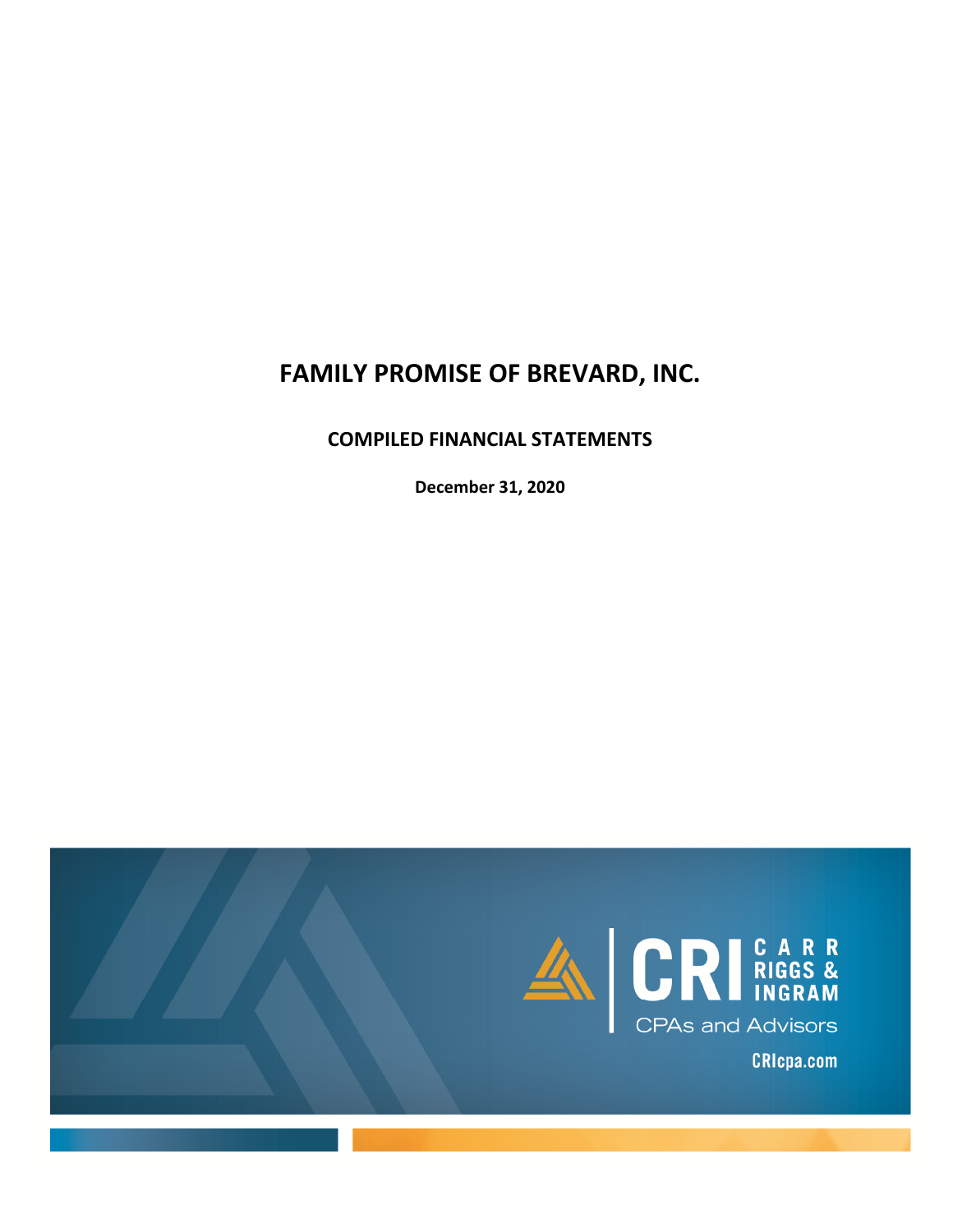## **Family Promise of Brevard, Inc. Table of Contents December 31, 2020**

| <b>REPORT:</b><br><b>Accountants' Compilation Report</b>               | $\mathbf{1}$          |
|------------------------------------------------------------------------|-----------------------|
| <b>FINANCIAL STATEMENTS:</b><br><b>Statement of Financial Position</b> | $\mathbf{2}^{\prime}$ |
| <b>Statement of Activities</b>                                         | 3                     |
| <b>Statement of Functional Expenses</b>                                | 4                     |
| <b>Statement of Cash Flows</b>                                         | 6                     |
| <b>Notes to Financial Statements</b>                                   | 7                     |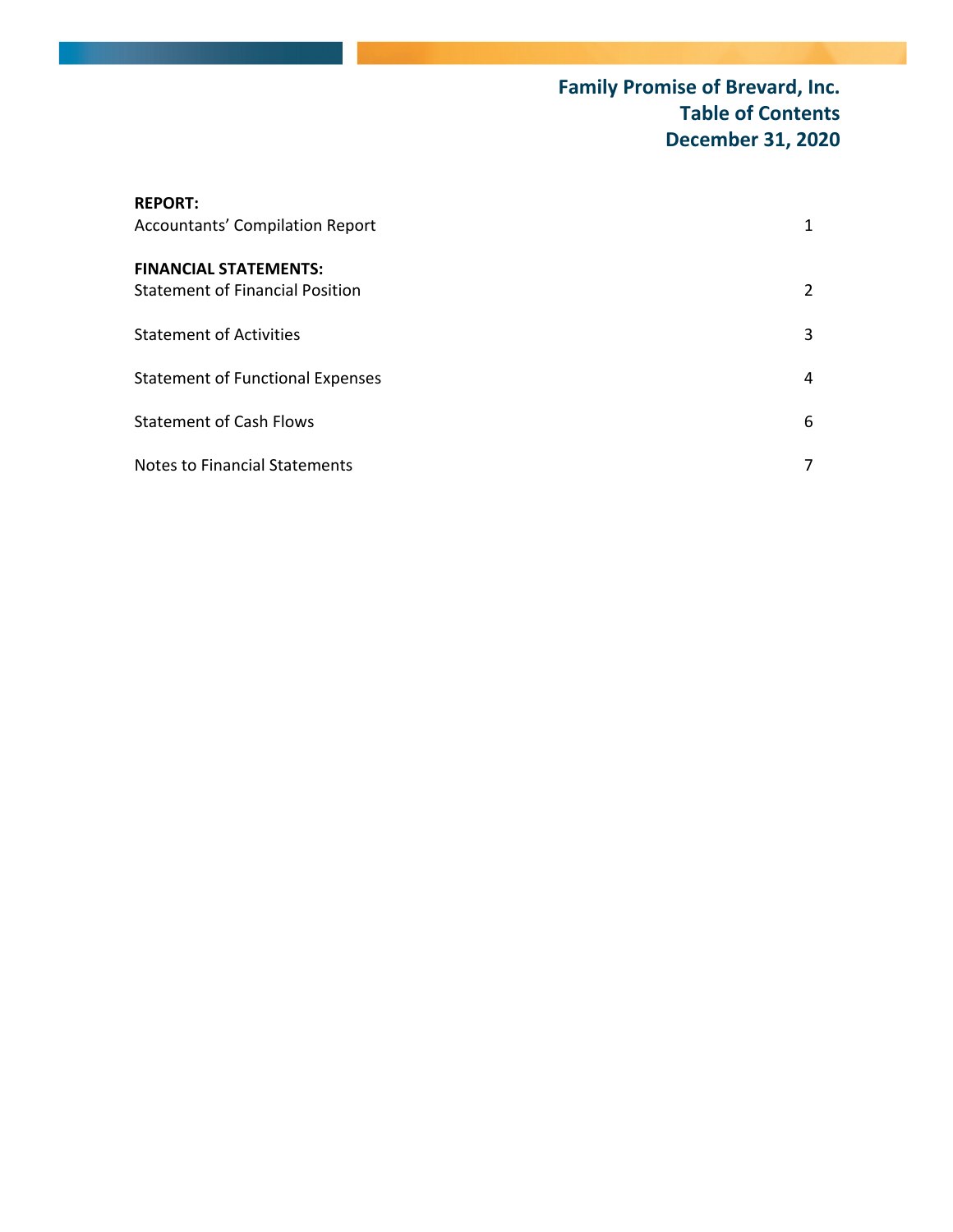

(321) 255-0088 (321) 259-8648 (fax) www.cricpa.com

#### **ACCOUNTANTS' COMPILATION REPORT**

To the Board of Directors Family Promise of Brevard, Inc.

Management is responsible for the accompanying financial statements of Family Promise of Brevard, Inc. (a nonprofit organization), which comprise the statement of financial position as of December 31, 2020, and the related statements of activities, functional expenses, and cash flows for the year then ended, and the related notes to the financial statements in accordance with accounting principles generally accepted in the United States of America. We have performed a compilation engagement in accordance with Statements on Standards for Accounting and Review Services promulgated by the Accounting and Review Services Committee of the AICPA. We did not audit or review the financial statements nor were we required to perform any procedures to verify the accuracy or completeness of the information provided by management. We do not express an opinion, a conclusion, nor provide any form of assurance on these financial statements.

We are not independent with respect to Family Promise of Brevard, Inc.

Carry Rigger & Ingram, L.L.C.

Melbourne, Florida April 29, 2021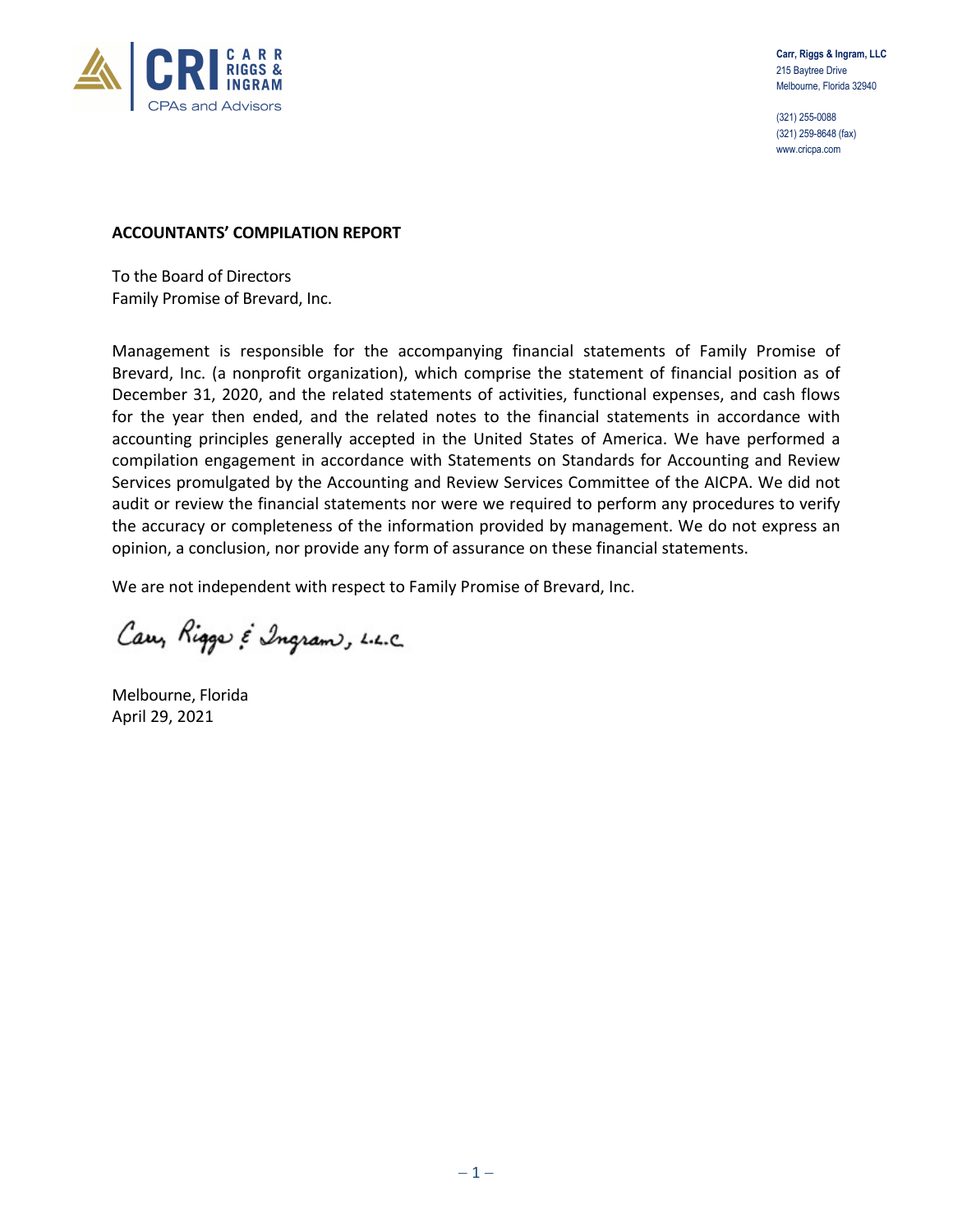## **Family Promise of Brevard, Inc. Statement of Financial Position**

| December 31,                                | 2020          |
|---------------------------------------------|---------------|
| <b>ASSETS</b>                               |               |
| Cash and cash equivalents                   | \$<br>491,531 |
| Cash and cash equivalents, restricted       | 187,633       |
| Certificate of deposit                      | 79,192        |
| Beneficial interest in community foundation | 28,043        |
| <b>Total assets</b>                         | \$<br>786,399 |
| <b>LIABILITIES</b>                          |               |
| Accounts payable                            | \$<br>264     |
| Accrued payroll                             | 4,746         |
| <b>Total liabilities</b>                    | 5,010         |
| <b>NET ASSETS</b>                           |               |
| Without donor restrictions                  | 593,756       |
| With donor restrictions                     | 187,633       |
| Total net assets                            | 781,389       |
| <b>Total liabilities and net assets</b>     | \$<br>786,399 |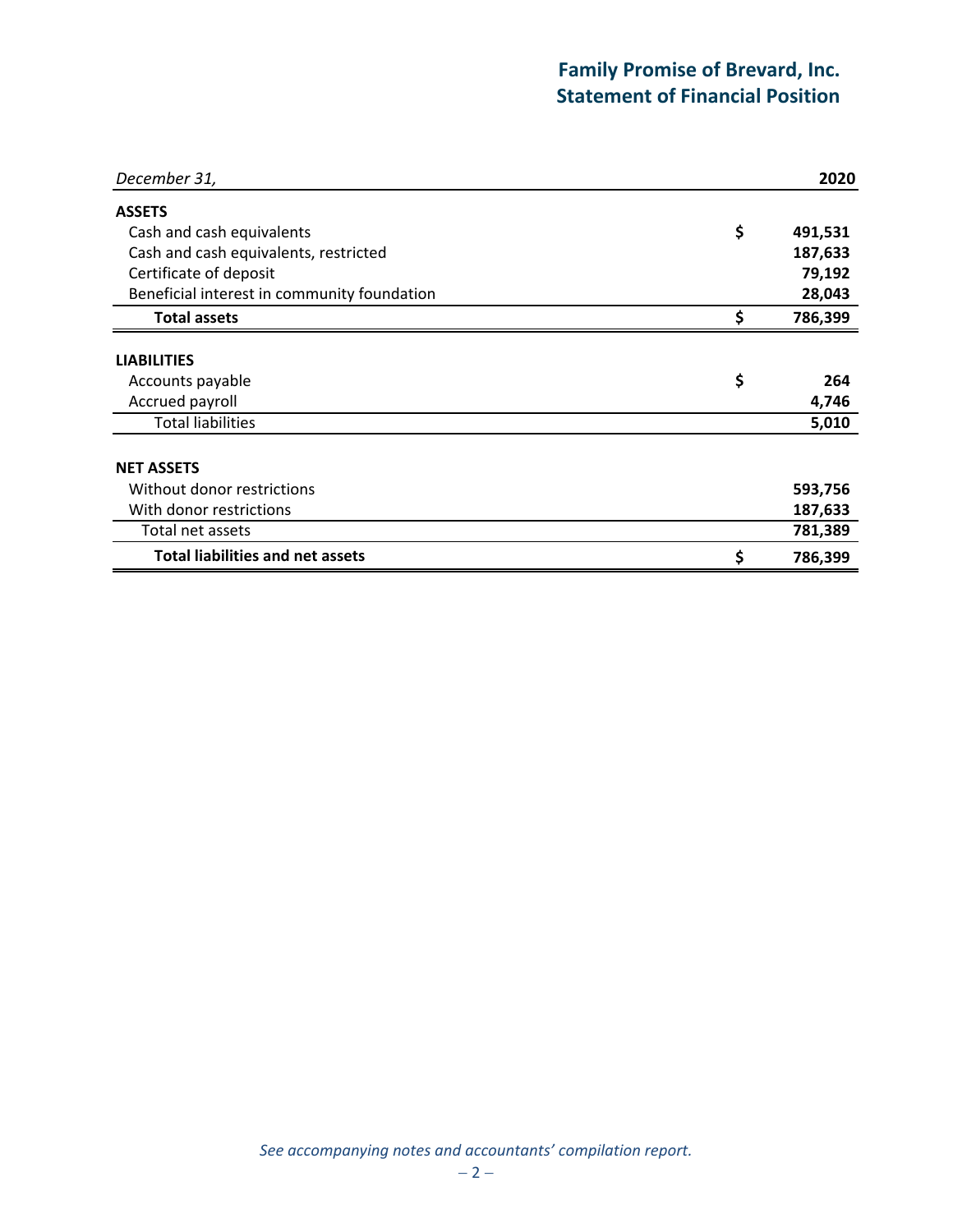## **Family Promise of Brevard, Inc. Statement of Activities**

|                                           |           | <b>Without</b>      |                          |               |
|-------------------------------------------|-----------|---------------------|--------------------------|---------------|
|                                           |           | <b>Donor</b>        | <b>With Donor</b>        |               |
| For the year ended December 31, 2020      |           | <b>Restrictions</b> | <b>Restrictions</b>      | <b>Total</b>  |
| <b>Public support and revenue</b>         |           |                     |                          |               |
| Grants                                    |           | \$<br>7,000         | \$<br>140,234            | \$<br>147,234 |
| Contributions                             |           | 257,324             | 266,589                  | 523,913       |
| Special events proceeds                   | 186,734   |                     |                          |               |
| Direct costs of special events            | (18, 139) |                     |                          |               |
| Gain on special events                    |           | 168,595             |                          | 168,595       |
| In-kind donations                         |           | 91,945              |                          | 91,945        |
| Investment returns, net                   |           | 14,053              |                          | 14,053        |
| Net assets released from restrictions:    |           |                     |                          |               |
| Satisfaction of program restrictions      |           | 271,963             | (271,963)                |               |
| <b>Total public support and revenue</b>   |           | 810,880             | 134,860                  | 945,740       |
| <b>Expenses</b>                           |           |                     |                          |               |
| Program services                          |           |                     |                          |               |
| Shelter                                   |           | 177,857             |                          | 177,857       |
| Stablization                              |           | 84,919              |                          | 84,919        |
| Prevention                                |           | 202,058             |                          | 202,058       |
| Total program services                    |           | 464,834             | $\overline{\phantom{0}}$ | 464,834       |
| <b>Supporting services</b>                |           |                     |                          |               |
| Management and general                    |           | 83,837              |                          | 83,837        |
| Fundraising                               |           | 134,012             |                          | 134,012       |
| Total supporting services                 |           | 217,849             |                          | 217,849       |
| Unallocated payment to national affiliate |           | 4,925               | $\overline{\phantom{0}}$ | 4,925         |
| <b>Total expenses</b>                     |           | 687,608             |                          | 687,608       |
|                                           |           |                     |                          |               |
| Change in net assets                      |           | 123,272             | 134,860                  | 258,132       |
|                                           |           |                     |                          |               |
| Net assets, beginning of year             |           | 470,484             | 52,773                   | 523,257       |
| Net assets, end of year                   |           | \$<br>593,756       | \$<br>187,633            | \$781,389     |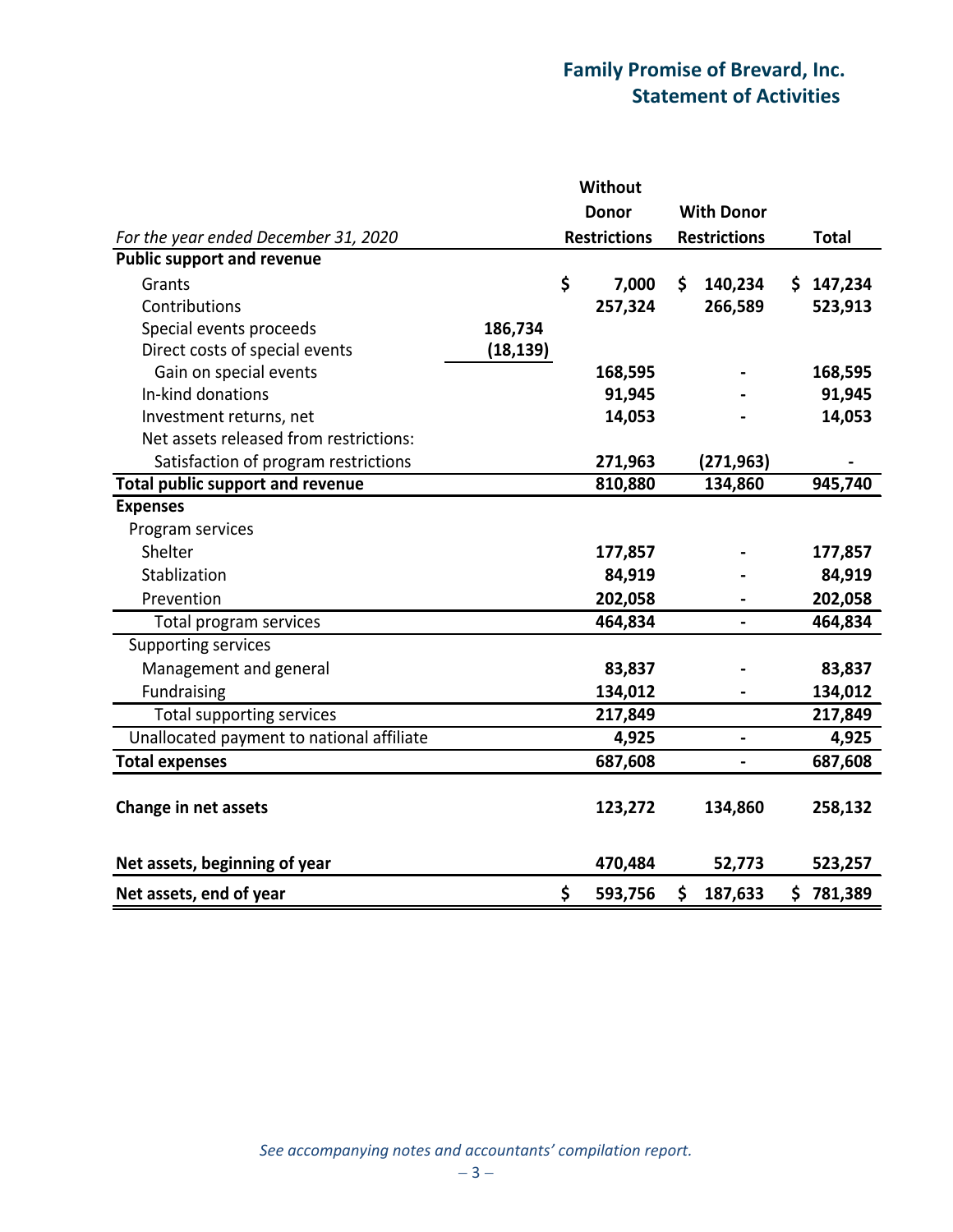| For the year ended December 31, 2020       | <b>Shelter</b> |    | <b>Stablization</b> |    | Prevention | Program<br><b>Subtotal</b> |
|--------------------------------------------|----------------|----|---------------------|----|------------|----------------------------|
| <b>Expenses</b>                            |                |    |                     |    |            |                            |
| Food                                       | \$<br>14,025   | \$ |                     | \$ |            | \$14,025                   |
| Insurance                                  | 1,534          |    | 1,534               |    | 1,534      | 4,602                      |
| Miscellaneous                              | 67             |    |                     |    |            | 67                         |
| <b>Professional services</b>               | 1,136          |    |                     |    |            | 1,136                      |
| Rent and utilities for families            | 34,581         |    |                     |    | 116,483    | 151,064                    |
| Rent and utilities                         | 12,646         |    | 12,646              |    | 12,646     | 37,938                     |
| Repair and maintenance                     | 92             |    | 92                  |    | 92         | 276                        |
| Salaries and benefits                      | 73,706         |    | 68,093              |    | 71,303     | 213,102                    |
| <b>Supplies</b>                            | 30,298         |    | 113                 |    |            | 30,411                     |
| Transportation                             | 9,010          |    |                     |    |            | 9,010                      |
| Travel                                     |                |    | 2,441               |    |            | 2,441                      |
| Subtotal expenses before depreciation      | 177,095        |    | 84,919              |    | 202,058    | 464,072                    |
| Depreciation                               | 762            |    |                     |    |            | 762                        |
| <b>Total expenses reported by function</b> | 177,857        |    | 84,919              |    | 202,058    | 464,834                    |
| Unallocated payment to national affiliate  |                |    |                     |    |            |                            |
| Total expenses                             | \$<br>177,857  | S  | 84,919              | S  | 202,058    | \$464,834                  |

### **PROGRAM SERVICES**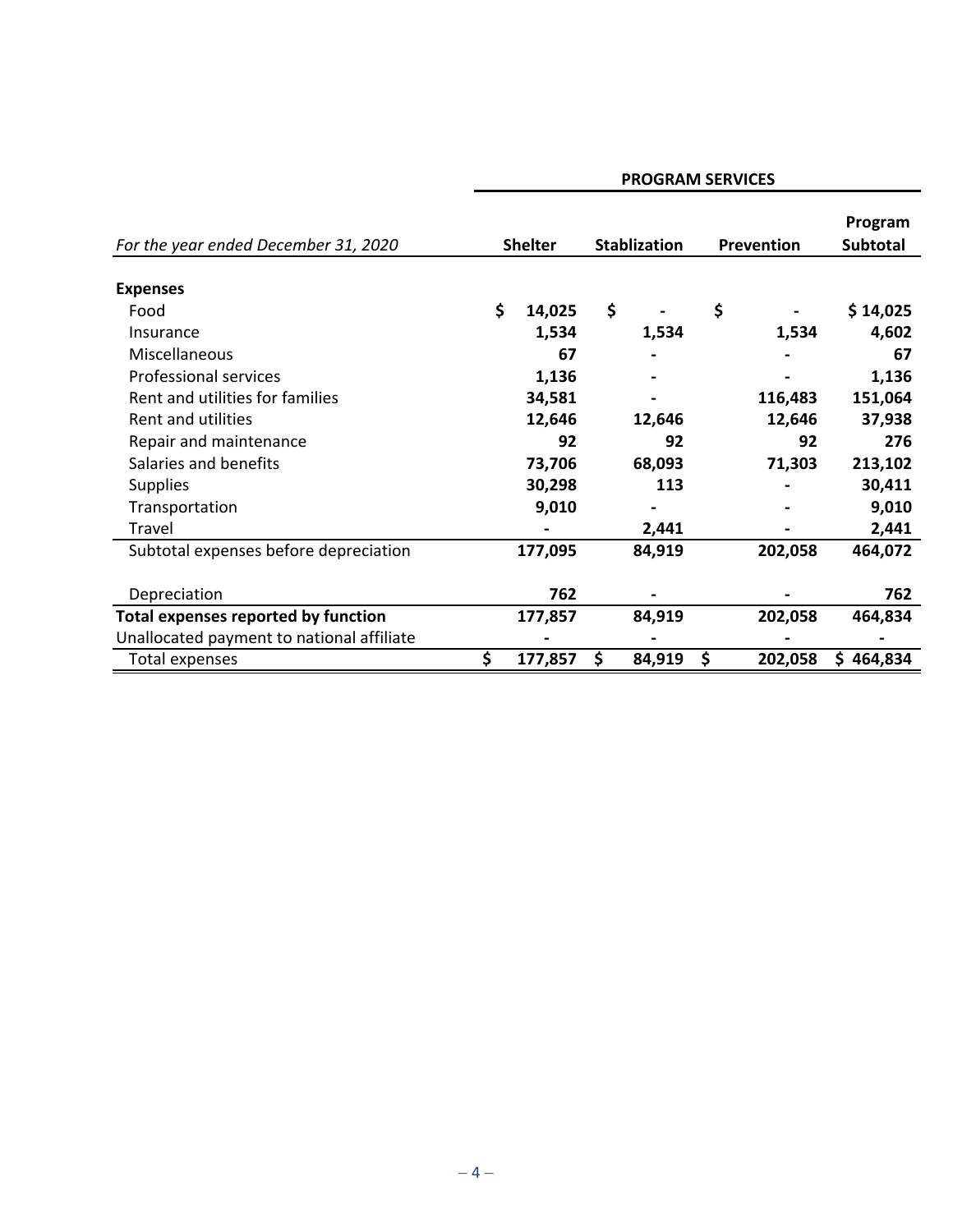## **Family Promise of Brevard, Inc. Statement of Functional Expenses**

|                                         | <b>SUPPORTING SERVICES</b> |                               |                       |
|-----------------------------------------|----------------------------|-------------------------------|-----------------------|
| <b>Management</b><br><b>And General</b> | <b>Fundraising</b>         | <b>Supporting</b><br>Subtotal | <b>Total Expenses</b> |
|                                         |                            |                               |                       |
| \$                                      | \$                         | \$                            | \$<br>14,025          |
| 600                                     | 274                        | 874                           | 5,476                 |
| 3,058                                   | 23,431                     | 26,489                        | 26,556                |
| 19,077                                  | 3,414                      | 22,491                        | 23,627                |
|                                         |                            |                               | 151,064               |
| 4,969                                   | 2,258                      | 7,227                         | 45,165                |
| 36                                      | 17                         | 53                            | 329                   |
| 55,645                                  | 104,618                    | 160,263                       | 373,365               |
|                                         |                            |                               | 30,411                |
|                                         |                            |                               | 9,010                 |
| 452                                     |                            | 452                           | 2,893                 |
| 83,837                                  | 134,012                    | 217,849                       | 681,921               |
|                                         |                            |                               |                       |
|                                         |                            |                               | 762                   |
| 83,837                                  | 134,012                    | 217,849                       | 682,683               |
|                                         |                            |                               | 4,925                 |
| \$<br>83,837                            | \$<br>134,012              | \$<br>217,849                 | \$<br>687,608         |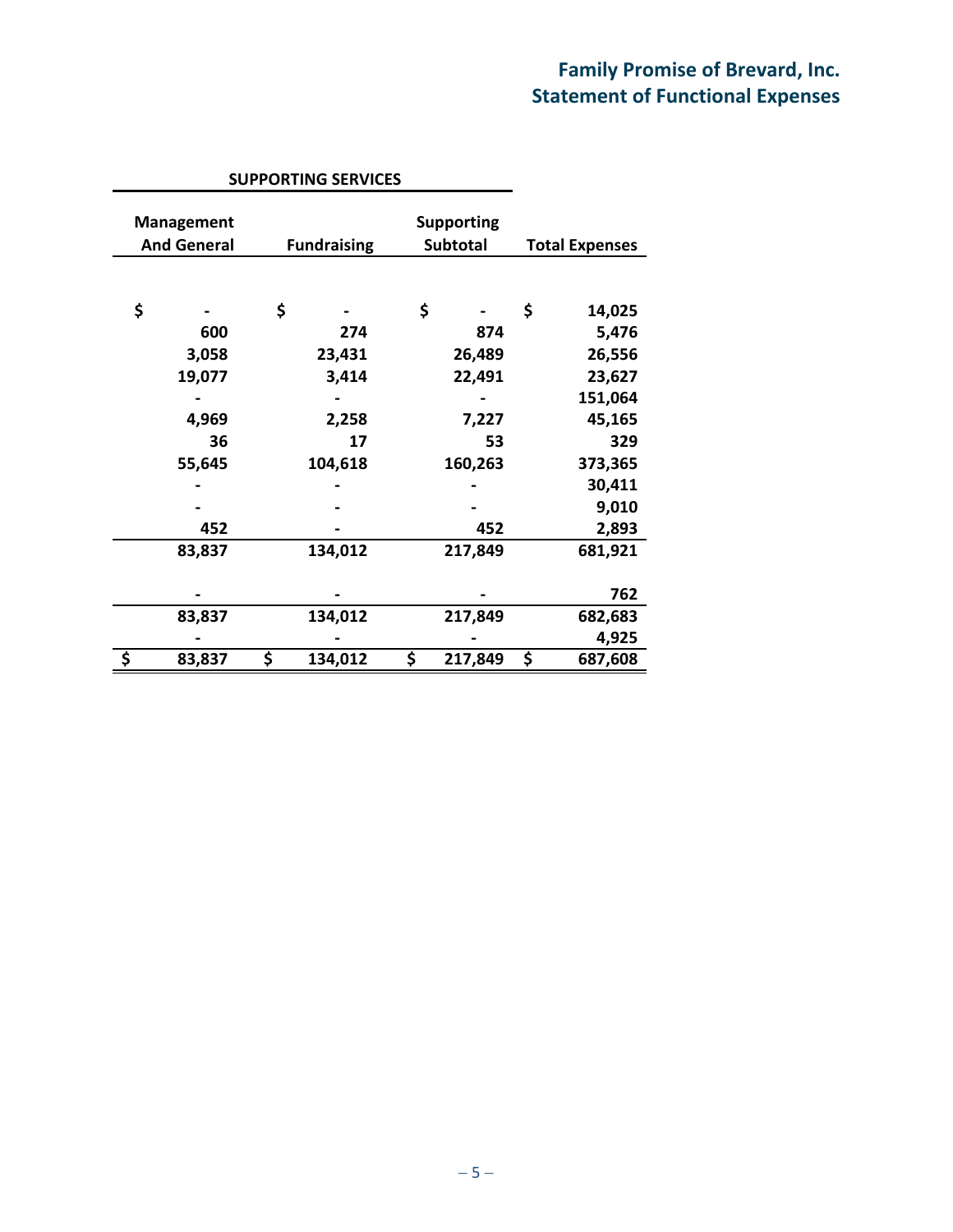## **Family Promise of Brevard, Inc. Statement of Cash Flows**

| For the year ended December 31,                                                                |                                     | 2020       |
|------------------------------------------------------------------------------------------------|-------------------------------------|------------|
| Cash flows from operating activities:                                                          |                                     |            |
| Cash received from granting agencies                                                           | \$                                  | 147,234    |
| Contributions, donations and fundraising received                                              |                                     | 705,525    |
| Cash paid to vendors                                                                           |                                     | (240, 077) |
| Cash paid to employees                                                                         |                                     | (378, 262) |
| Interest received                                                                              |                                     | 7,705      |
| Net cash provided by operating activities                                                      |                                     | 242,125    |
| Cash flows from investing activities:                                                          |                                     |            |
| Proceeds from redemptions of certificates of deposits                                          |                                     | 91,610     |
| Net cash provided by investing activities                                                      |                                     | 91,610     |
|                                                                                                |                                     |            |
| Net increase in cash and cash equivalents                                                      |                                     | 333,735    |
| Net cash and cash equivalents at the beginning of the year                                     |                                     | 345,429    |
| Net cash and cash equivalents at the end of the year                                           | \$                                  | 679,164    |
|                                                                                                |                                     |            |
| <b>Cash and cash equivalents</b>                                                               | \$                                  | 491,531    |
| Cash and cash equivalents, restricted                                                          |                                     | 187,633    |
| Cash and cash equivalents total                                                                | $\overline{\boldsymbol{\varsigma}}$ | 679,164    |
| RECONCILIATION OF CHANGE IN NET ASSETS TO NET CASH<br><b>PROVIDED BY OPERATING ACTIVITIES:</b> |                                     |            |
| Change in net assets                                                                           | \$                                  | 258,132    |
| Adjustments to reconcile change in net assets to net cash                                      |                                     |            |
| provided by operating activities:                                                              |                                     |            |
| Depreciation expense                                                                           |                                     | 762        |
| Unrealized earnings on certificates of deposit                                                 |                                     | (1,740)    |
| Increase in beneficial interest in community foundation                                        |                                     | (4,608)    |
| Decrease in accounts payable                                                                   |                                     | (402)      |
| Decrease in accrued expenses                                                                   |                                     | (4,897)    |
| Decrease in contract liabilities                                                               |                                     | (5, 122)   |
| Net cash provided by operating activities                                                      | \$                                  | 242,125    |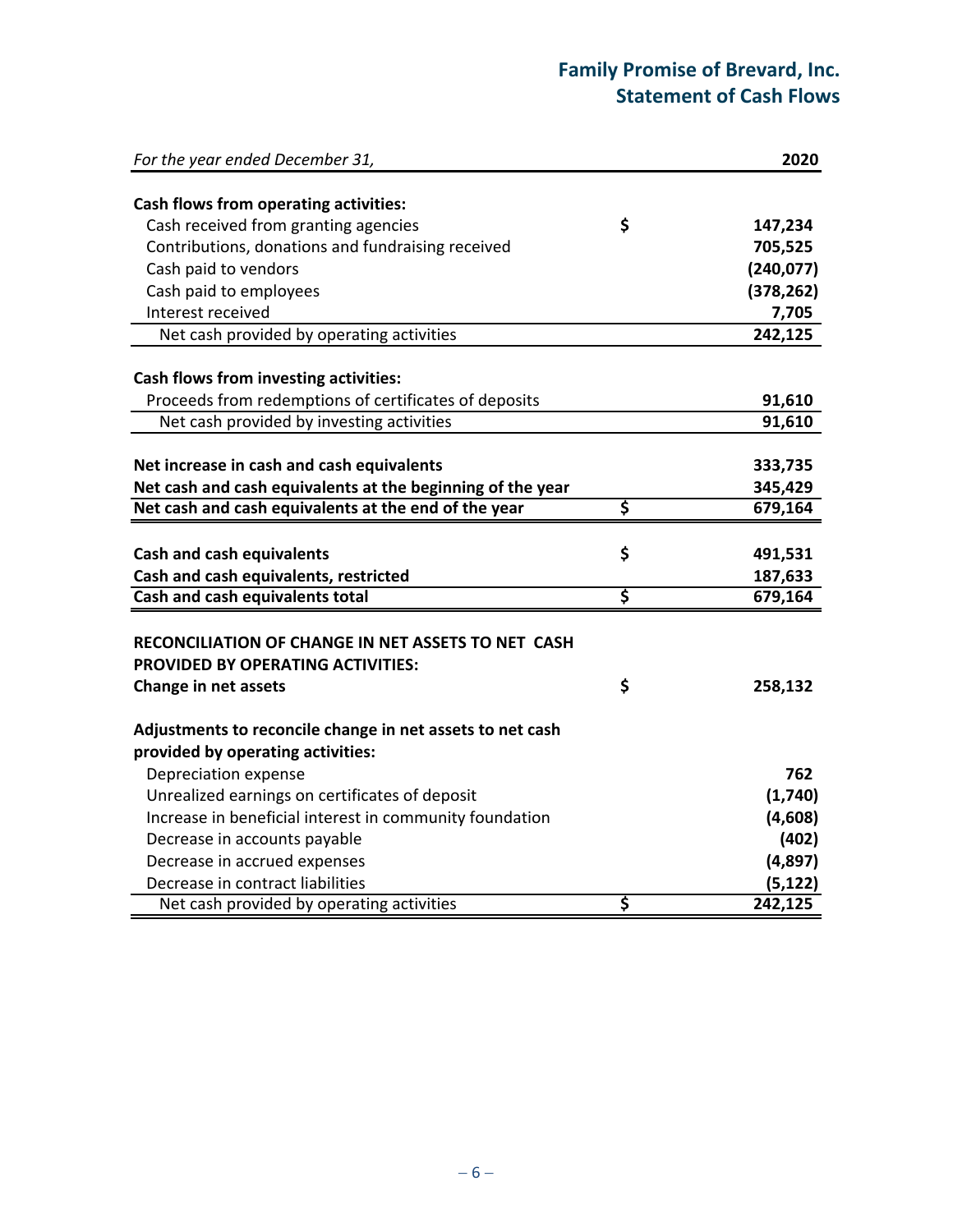#### **NOTE 1: DESCRIPTION OF THE ORGANIZATION**

Family Promise of Brevard, Inc. (the "Organization") is a Florida not-for-profit committed to ending family homelessness in Brevard County by collaborating with our community to provide families the support and resources they need to put themselves on a path towards long-term housing stability.

#### **NOTE 2: SUMMARY OF SIGNIFICANT ACCOUNTING POLICIES**

#### *Basis of Accounting*

The accompanying financial statements have been prepared on the accrual basis of accounting in accordance with accounting principles generally accepted in the United States of America (U.S. GAAP). The Financial Accounting Standards Board (FASB) provides authoritative guidance regarding U.S. GAAP through the Accounting Standards Codification (ASC) and related Accounting Standards Updates (ASUs).

#### *Use of Estimates*

The preparation of financial statements in conformity with U.S. generally accepted accounting principles requires management to make estimates and assumptions that affect certain reported amounts and disclosures. Accordingly, actual results could differ from those estimates.

#### *Cash and Cash Equivalents*

For purposes of the statement of cash flows, the Organization considers all highly liquid investments available for current use with an initial maturity of three months or less to be cash equivalents.

#### *Certificate Of Deposit*

The certificate has a maturity of eighteen months, with penalties for early withdrawal. Any penalties for early withdrawal would not have a material effect on the financial statements. The certificate had an interest rate of 2.176% at December 31, 2020. The certificate is measured at cost plus accrued interest.

#### *Property, Plant and Equipment*

Fixed assets are recorded at cost. The Organization capitalizes all property greater than \$1,000. Expenses which materially increase values, change capacities, or extend useful lives are capitalized. Donations of property and equipment are recorded at their estimated fair value. Such donations are reported as unrestricted support unless the donor has restricted the donated asset to a specific purpose. Depreciation is computed on the straight-line method over the following estimated useful lives:

|           | Years |
|-----------|-------|
| Equipment |       |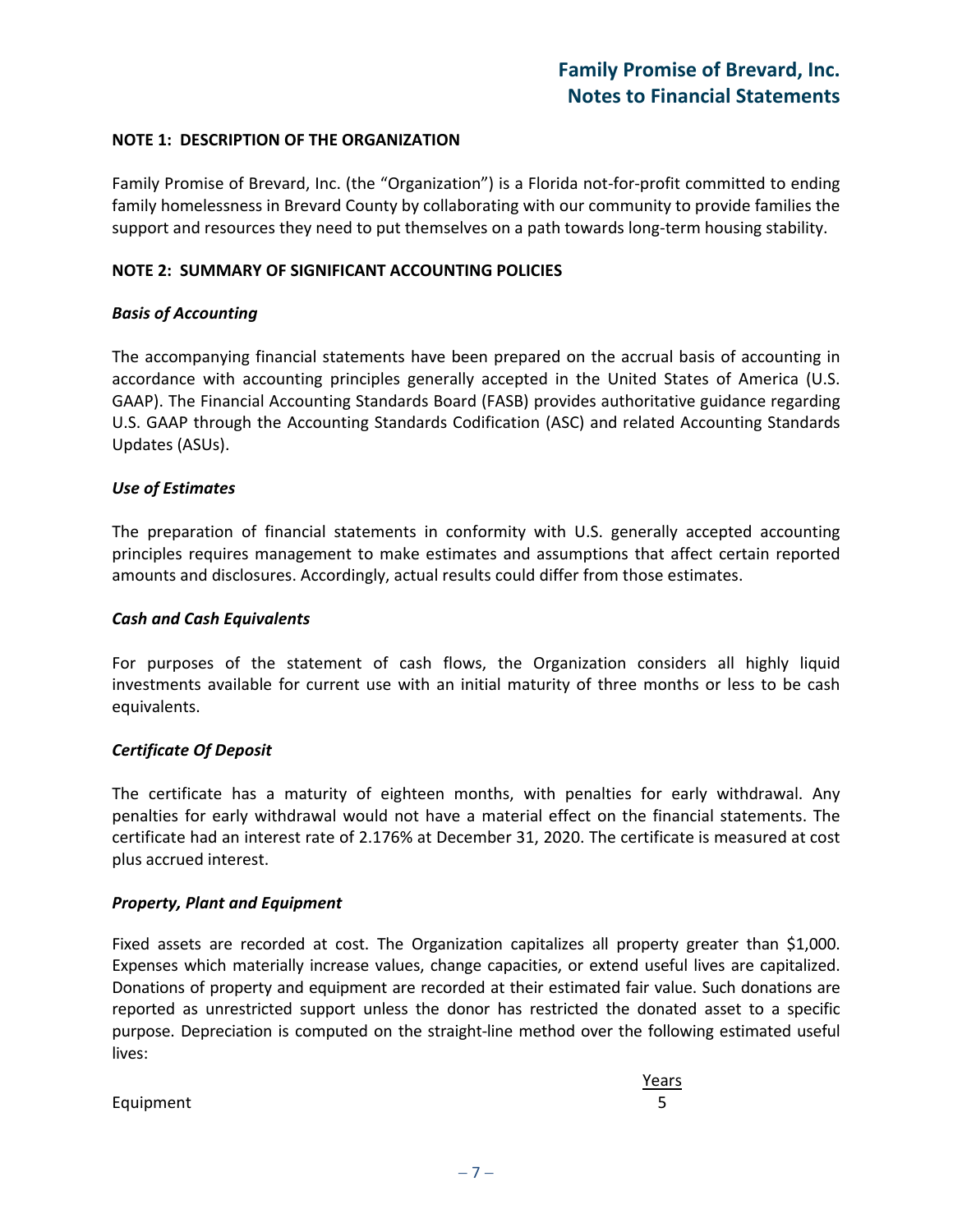#### **NOTE 2: SUMMARY OF SIGNIFICANT ACCOUNTING POLICIES (Continued)**

#### *Net Assets*

The Organization reports information regarding its financial position and activities according to two classes of net assets that are based upon the existence or absence of restrictions on use that are placed by its donors: net assets without donor restrictions and net assets with donor restrictions.

Net assets without donor restrictions are resources available to support operations and not subject to donor restrictions. The only limits on the use of net assets without donor restrictions are the broad limits resulting from the nature of the Organization, the environment in which it operates, the purposes specified in its corporate documents and its application for tax-exempt status, and any limits resulting from contractual agreements with creditors and others that are entered into in the course of its operations. The governing board has designated, from net assets without donor restrictions, net assets for an operating reserve and relocation reserve.

Net assets with donor restrictions are resources that are subject to donor-imposed restrictions. Some restrictions are temporary in nature, such as those that are restricted by a donor for use for a particular purpose or in a particular future period. Other restrictions may be perpetual in nature; such as those that are restricted by a donor that the resources be maintained in perpetuity.

When a donor's restriction is satisfied, either by using the resources in the manner specified by the donor or by the passage of time, the expiration of the restriction is reported in the financial statements by reclassifying the net assets from net assets with donor restrictions to net assets without donor restrictions.

#### *Revenue Recognition*

Ticket sales for special events are accounted for under ASC Topic 606, *Revenue from Contracts with Customers* (ASC 606), recognizing revenue when performance obligations under the terms of the contracts with customers are satisfied.

Contributions and grants are recognized when cash, other assets, an unconditional promise to give, or notification of a beneficial interest is received. Conditional promises to give are not recognized until the conditions on which they depend have been substantially met or the donor has explicitly released the restriction.

#### *Donated Assets*

Donated investments and other noncash donations are recorded as contributions at their fair values at the date of donation.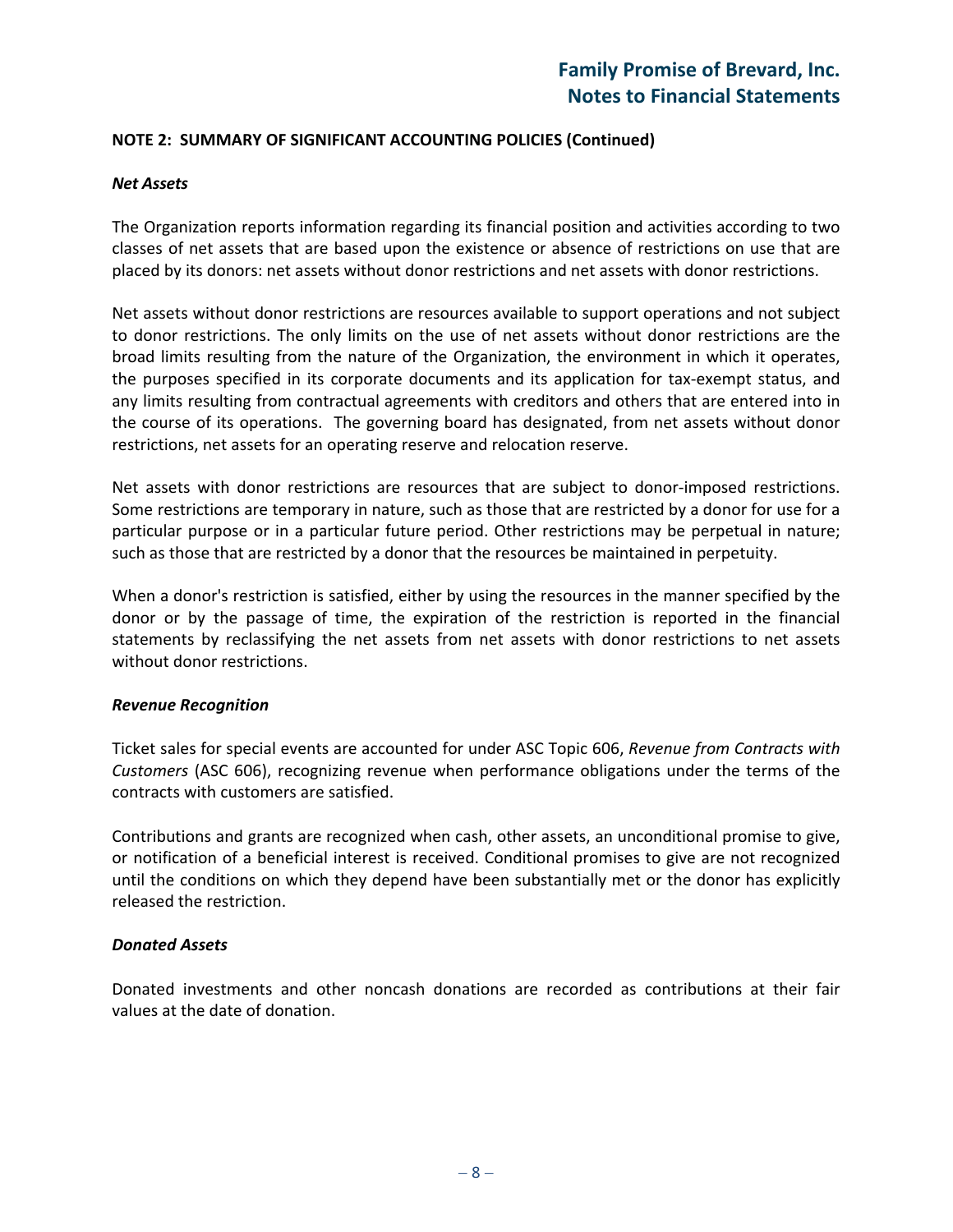#### **NOTE 2: SUMMARY OF SIGNIFICANT ACCOUNTING POLICIES (Continued)**

#### *Donated Services*

Donated services are recognized as contributions if the services (a) create or enhance nonfinancial assets or (b) require specialized skills, are performed by people with those skills, and would otherwise be purchased by the Organization. Volunteers also provided program services throughout the year that are not recognized as contributions in the financial statements since the recognition criteria were not met. For the year ending December 31, 2020, volunteers provided \$123,000 of services for the shelter program that was not recorded in the financial statements.

#### *Functional Allocation of Expense*

Directly identifiable expenses are charged to programs services, management and general or fundraising. Expenses that are allocated include equipment, professional services, rent and utilities, repair and maintenance, salaries and benefits, supplies, and travel, which are allocated on the basis of time and effort.

#### *Income Taxes*

The Organization is exempt from income tax under Section  $501(c)(3)$  of the U.S. Internal Revenue Code and has been determined to be an organization which is not a private foundation. Contributions to the Organization qualify as charitable contributions.

The Organization utilizes the accounting requirements associated with uncertainty in income taxes using the provisions of Financial Accounting Standards Board (FASB) ASC 740, *Income Taxes*. Using that guidance, tax positions initially need to be recognized in the financial statements when it is more-likely-than-not the positions will be sustained upon examination by the tax authorities. It also provides guidance for derecognition, classification, interest and penalties, accounting in interim periods, disclosure and transition. As of December 31, 2020, the Organization has no uncertain tax provisions that qualify for recognition or disclosure in the financial statements. The Organization believes it is no longer subject to income tax examinations for years prior to 2017.

#### *Subsequent Events*

Management has evaluated subsequent events through April 29, 2021, the date which the financial statements were made available to be issued, and determined there were no events that occurred that required disclosure.

#### *Recent Accounting Pronouncements Not Yet Adopted*

In February 2016, the FASB issued ASU 2016-02, *Leases* (Topic 842). The guidance in this ASU and its amendments superseded the leasing guidance in Topic 840, entitled *Leases*. Under the guidance, lessees are required to recognize lease assets and lease liabilities on the statement of financial position for all leases with terms longer than 12 months. Leases will be classified as either finance or operating, with classification affecting the pattern of expense recognition in the statement of activities. For nonpublic entities, the standard is effective for fiscal years beginning after December 15, 2021. Early adoption is permitted. The Organization is currently evaluating the impact of the guidance on its financial statements.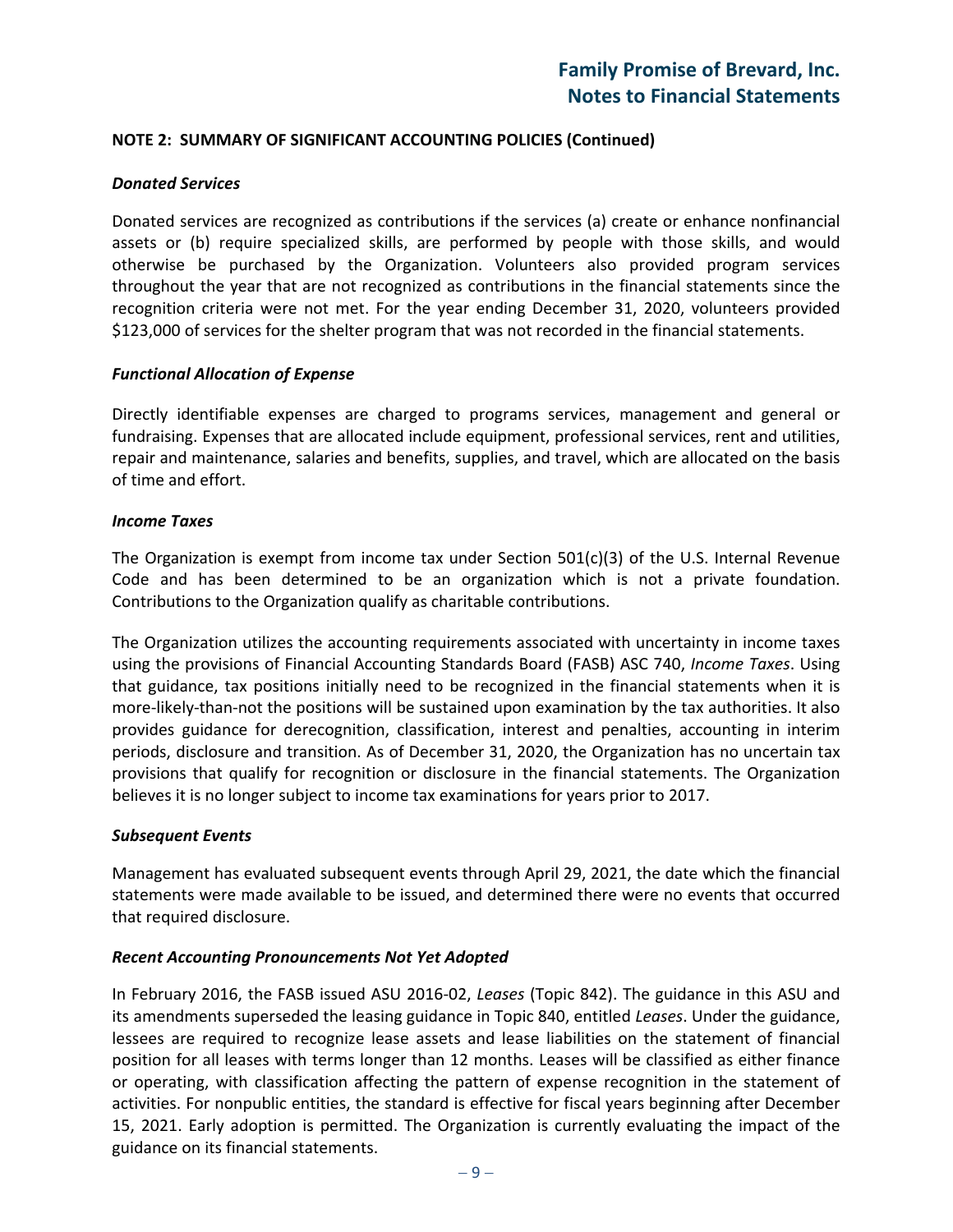#### **NOTE 3: FINANCIAL ASSET AVAILABILITY**

The Organization's liquidity management has structured its financial assets to be available for its general expenditures and other obligations that come due. There is an operating reserve established by the Board of Directors that may be drawn upon in the event of financial distress or immediate liquidity need upon approval of the Board of Directors. In the event of an unanticipated liquidity need, the Organization also could draw upon the quasi-endowment with a two-third vote by the Organization's Board of Directors.

| Financial Assets at December 31, 2020                                                  | 786,399    |
|----------------------------------------------------------------------------------------|------------|
| Less those available for general expenditures within one year, due to:                 |            |
| Restricted by donors with purpose restrictions                                         | (187, 633) |
| <b>Board Designations:</b>                                                             |            |
| Quasi-endowment fund, primarily for long-term investing                                | (28, 043)  |
| Operating reserve                                                                      | (171, 902) |
| Relocation                                                                             | (171, 902) |
| Financial assets available to meet cash needs for general expenditures within one year | 226,919    |

Financial assets available for general expenditures, that is, without donor or other restrictions limiting their use, within one year of the balance sheet date, are comprised of the following:

| Cash and cash equivalents | 226,919 |
|---------------------------|---------|
|                           |         |

#### **NOTE 4: EQUIPMENT**

Equipment at December 31, 2020 consisted of the following:

| Equipment                      | 4.574    |
|--------------------------------|----------|
| Less: accumulated depreciation | (4, 574) |
| Equipment, net                 | -        |

Depreciation expense for the year ended December 31, 2020 was \$762.

#### **NOTE 5: NET ASSETS WITH DONOR RESTRICTIONS**

Net assets with donor restrictions at December 31, 2020 consisted of the following:

| Subject to expenditure for specified purpose |           |
|----------------------------------------------|-----------|
| Prevention program                           | 93,433    |
| Technology                                   | 25,000    |
| Relocation                                   | 69,200    |
| Total net assets with donor restrictions     | \$187,633 |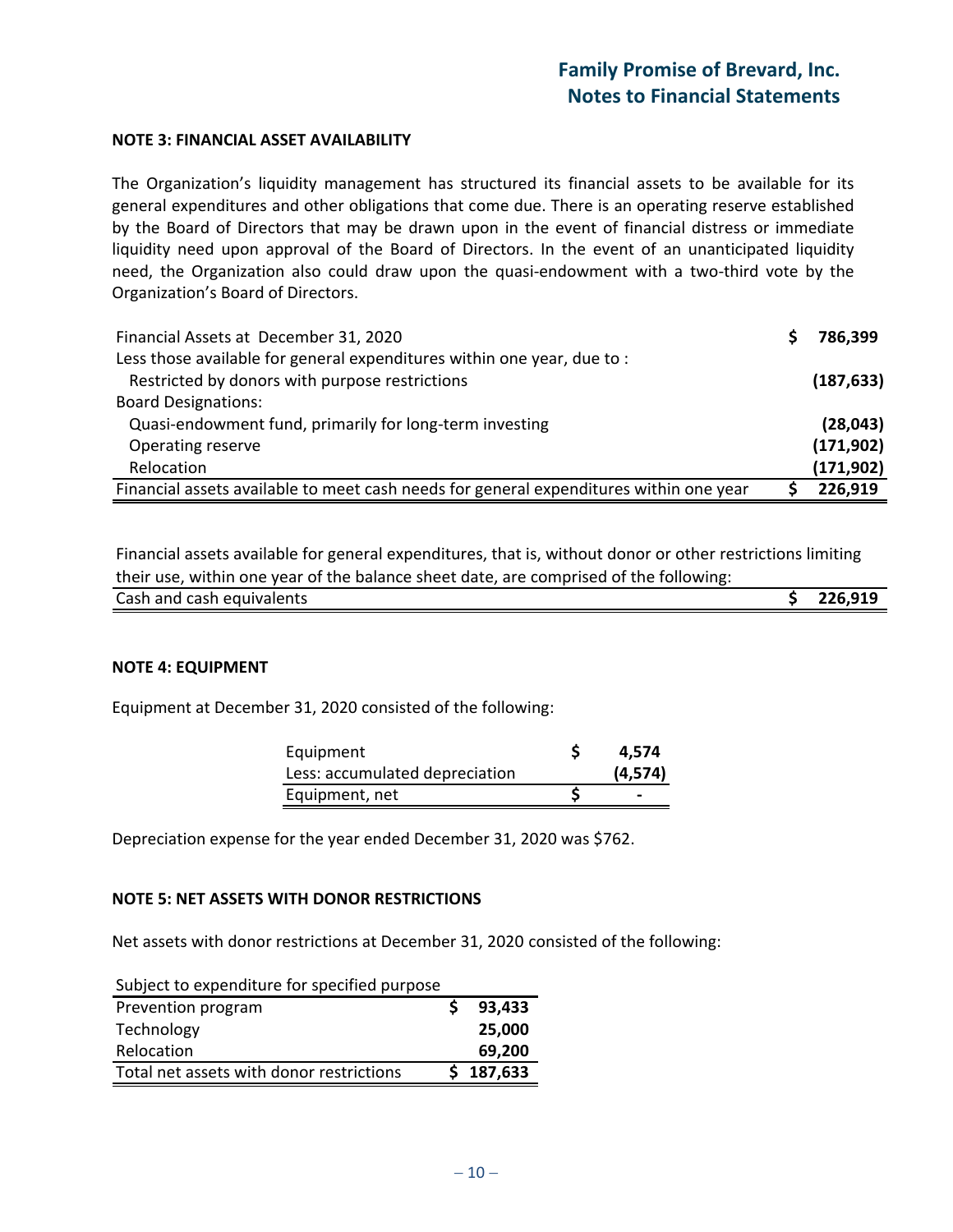| Purpose                                    |         |
|--------------------------------------------|---------|
| Shelter                                    | 51,845  |
| Stabilization                              | 8,231   |
| Prevention                                 | 154,987 |
| Healthcare for families in shelter program | 16,000  |
| Payroll                                    | 40,500  |
| Transportation                             | 300     |
| Childcare                                  | 100     |
| Total released from restrictions           | 271,963 |

The following net assets were released from restrictions during the year ended December 31, 2020:

#### **NOTE 5: NET ASSETS WITH DONOR RESTRICTIONS (Continued)**

#### **NOTE 6: NET ASSETS WITHOUT DONOR RESTRICTIONS**

The Board of Directors of the Organization has established an operating reserve with the objective of setting funds aside to be drawn upon in the event of financial distress or an immediate liquidity need. The operating reserve is set at 3 months of the prior fiscal year's expenses. For the year ended December 31, 2020, the operating reserve balance totaled \$171,902.

The Board of Directors of the Organization has designated funds for relocation of the resource center equal to 3 month's of the 2020 fiscal year's operating expenses. For the year ended December 31, 2020, the relocation reserve balance totaled \$171,902.

The Board of Directors of the Organization has also designated funds for a quasi- endowment, to be long-term investments. The board designated net assets for the quasi-endowment totaling \$28,043 as of December 31, 2020 (See Note 8).

#### **NOTE 7: REVENUE**

The Organization is recognizing revenue as the performance obligations are satisfied at a point in time for its special events revenue. Contract liabilities are recognized for payments received in advance of the performance obligations being satisfied for the special events. The Organization had no contracts assets at the beginning or end of the year.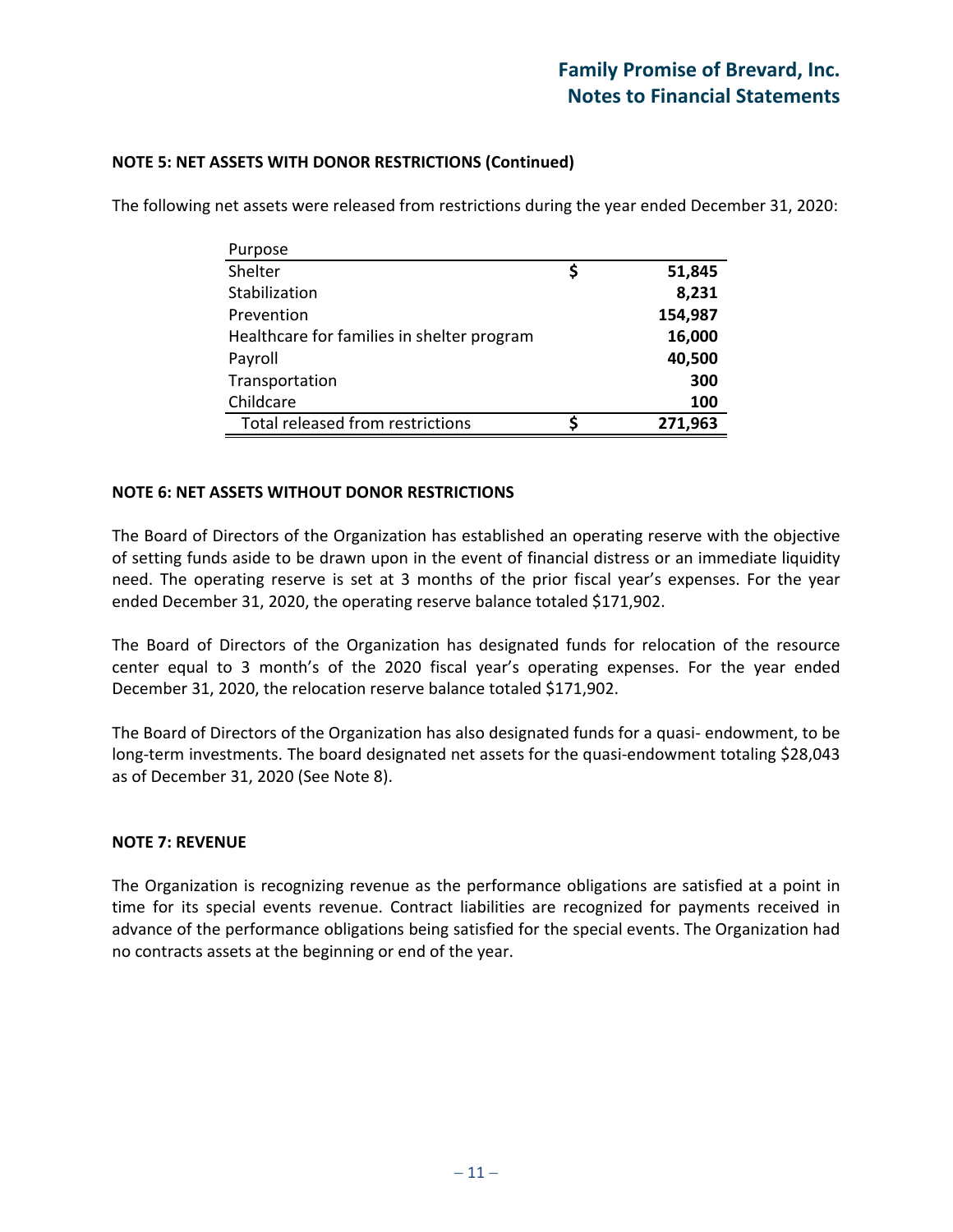#### **NOTE 7: REVENUE (Continued)**

#### *Disaggregated Revenue*

A summary of disaggregated revenue information follows:

| For the year ended December 31, | 2020    |
|---------------------------------|---------|
| <b>Emerald City</b>             | 158,689 |
| <b>Golf Tournament</b>          | 28,045  |
| Total revenue                   | 186,734 |

The Organization's customers are primarily businesses and the general public.

| December 31,                            | 2020  |
|-----------------------------------------|-------|
| Contract liabilities, beginning of year | 5.122 |
| Contract liabilities, end of year       | -     |

#### **NOTE 8: QUASI-ENDOWMENT**

In 2017, the Organization's board of directors designated funds of \$10,250 for the quasiendowment , which were subsequently deposited into the Community Foundation of Brevard, Inc. In 2018, the Organization's board of directors designated another \$10,000 to be moved into the quasi-endowment. All of the accumulated investment gains are without donor restrictions. The Organization can withdraw its contributions with a two-thirds vote by the Organization's board of directors. The Community Foundation has variance power over the funds while they are invested. The Board's spending policy is that all the earnings will be voted on annually if they are to be spent or reinvested, and they expect a 5% annual rate of return. As of December 31, 2020, all earnings are to be reinvested.

Changes in the beneficial interest in community foundation for the year ended December 31, 2020 are as follows:

|                         | <b>Without Donor</b> | Accumulated     | <b>Total Quasi-</b> |
|-------------------------|----------------------|-----------------|---------------------|
|                         | <b>Restrictions</b>  | <b>Earnings</b> | Endowment           |
| Beginning balance       | 20,250               | 3,185           | 23,435              |
| Investment returns, net | -                    | 4,608           | 4,608               |
| Total                   | 20,250               | 7,793           | 28,043              |